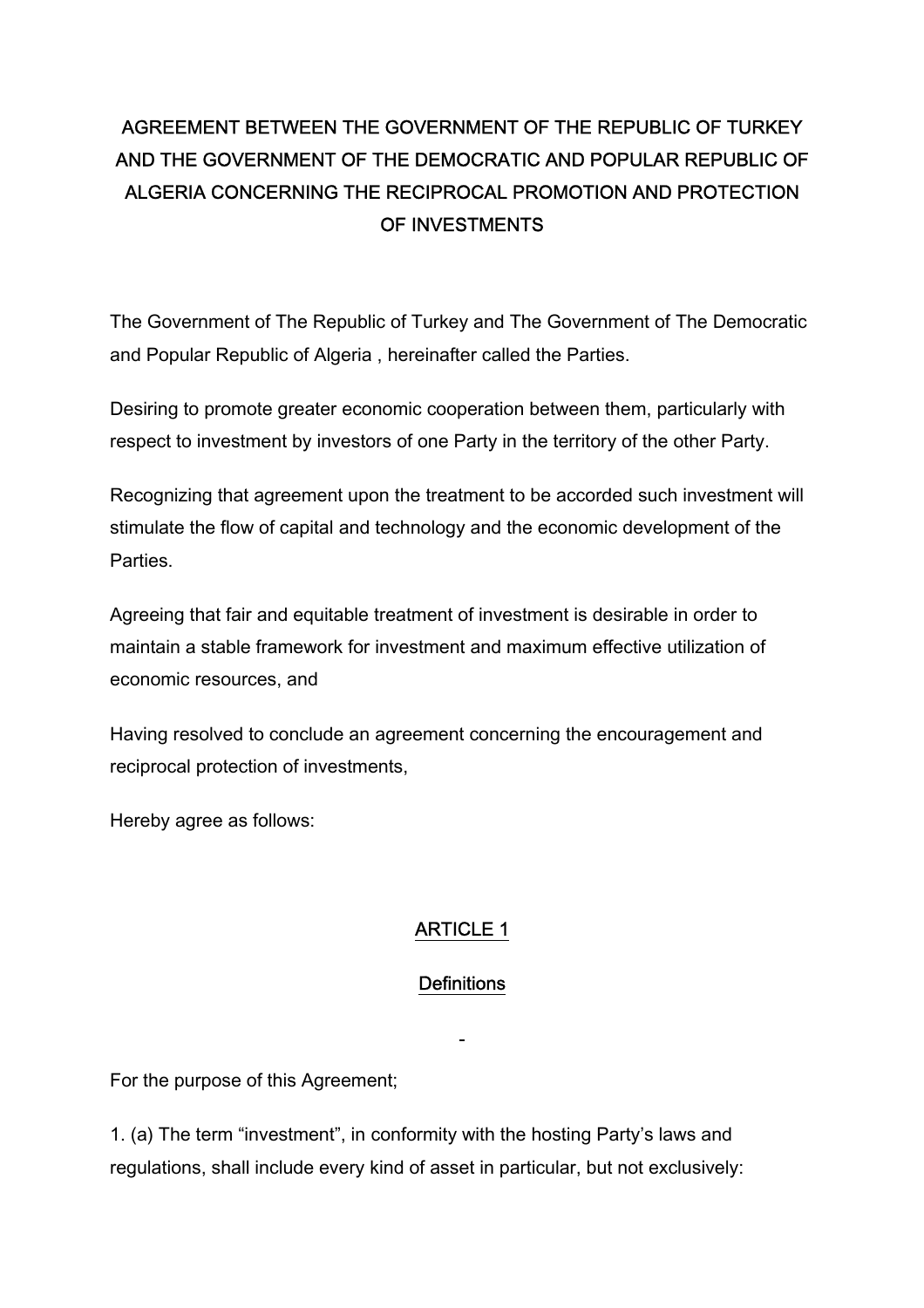(i) shares, stocks or any other form of participation in companies,

(ii) returns reinvested, claims to money or any other rights to legitimate performance having financial value related to an investment.

(iii) movable and immovable property, as well as any other property rights such as mortgages, liens, pledges and any other similar rights.

(iv) copyrights, industrial and intellectual property rights such as patents, licences, industrial designs, technical processes, as well as trademarks, goodwill , know-how and other similar rights,

(v) business concessions conferred by law or by contract, including concessions to search for, cultivate, extract, or exploit natural resources on the territory of each Party as defined hereafter.

(b) Any change in the form in which assets are invested or reinvested shall not affect their character as an investment.

2. The term "investor" means:

(a) physical persons deriving their status as nationals of either Party according to its applicable law,

(b) corporations, firms or business associations incorporated or constituted under the law in force of either of the Parties and having their headquarters in the territory of that Party.

3. The term " returns" means the amounts yielded by an investment and includes in particular, though not exclusively, profit, interest ,and dividends.

4. The term " territory" means the land territory, territorial sea as well as the maritime areas over which the Party hosting the investment has jurisdiction or sovereign rights for the purposes of exploration, exploitation and conservation of natural resources, pursuant to international law.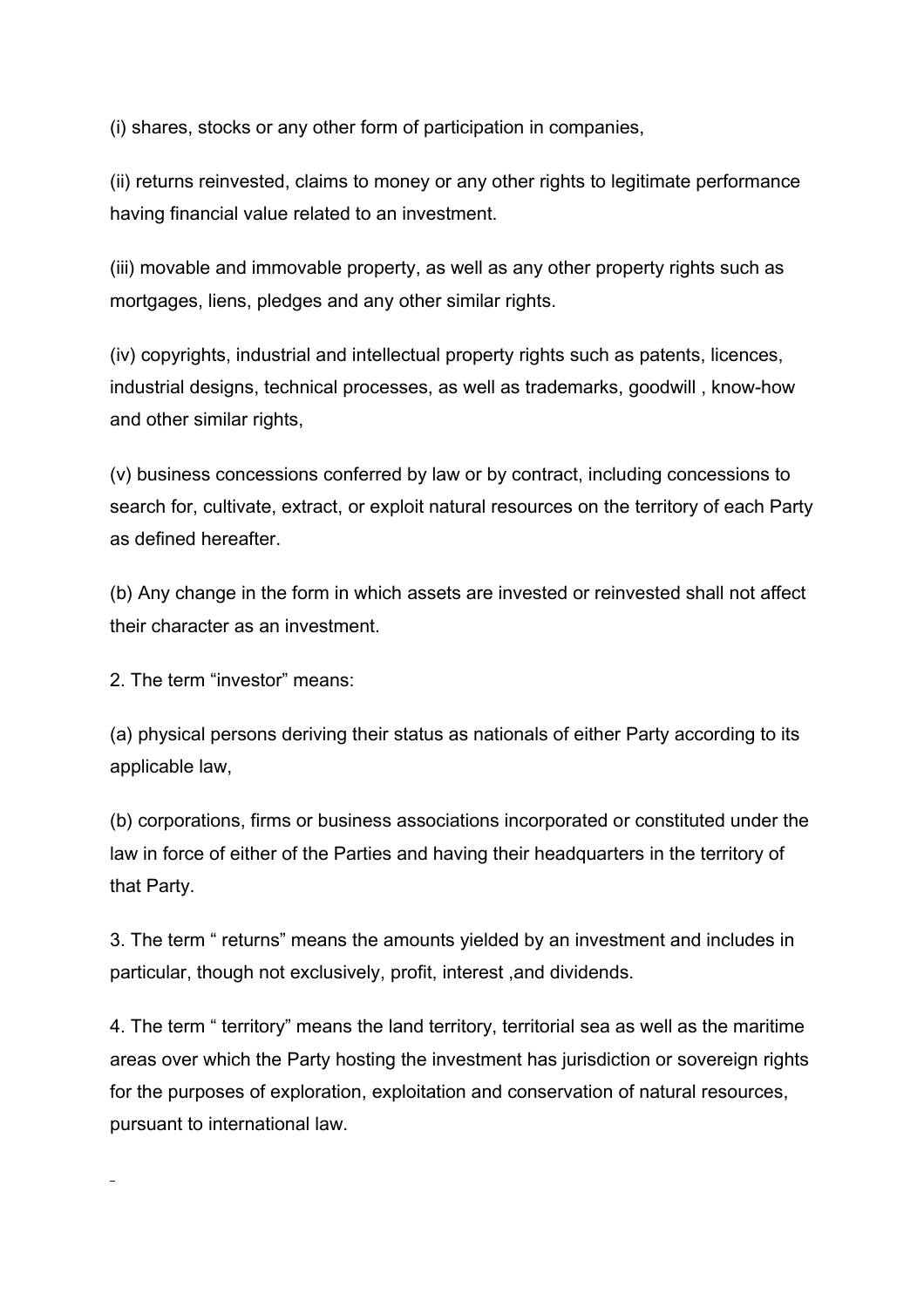# ARTICLE II

#### Promotion and Protection of Investments

1. Each Party shall permit in its territory investments, and activities associated therewith, on a basis no less favourable than that accorded in similar situations to investments of investors of any third country, within the framework of its laws and regulations .

2. Each Party shall accord to these investments , once established, treatment no less favourable than that accorded in similar situations to investments of its investors or to investments of investors of any third country, whichever is the most favourable.

3. Subject to the laws and regulations of the Parties relating to the entry, sojourn and employment of aliens;

(a) nationals of either Party shall be permitted to enter and remain in the territory of the other Party for purposes of establishing, developing, administering or advising on the operation of an investment to which they, or an investor of the first Party that employs them, have committed or are in the process of committing a substantial amount of capital or other resources,

(b) companies which are legally constituted under the applicable laws and regulations of one Party , and which are investments of investors of other Party, shall be permitted to engage managerial and technical personnel of their choice.

4. The provisions of this Article shall have no effect in relation to following agreements entered into by either of the Parties.

(a) relating to any existing or future customs unions, regional economic organization or similar international agreements,

(b) relating wholly or mainly to taxation.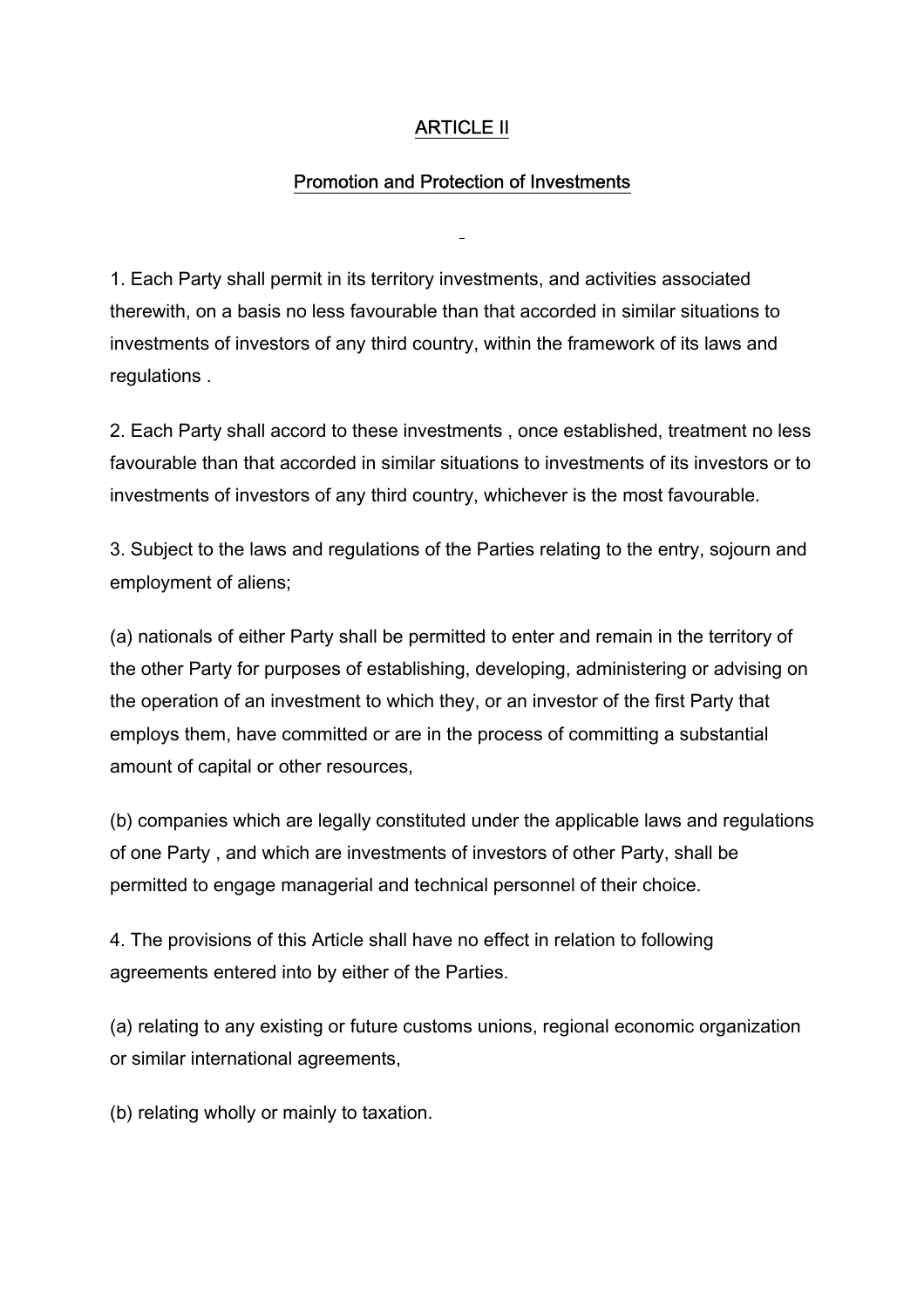# **ARTICLE III**

#### Expropriation and Compensation

1. Investments shall not be expropriated, nationalized or subject, directly or indirectly, to measures of similar effects except for a public purpose, in a non-discriminatory manner, upon payment of prompt, adequate and effective compensation, and in accordance with due process of law and the general principles of treatment provided for in Article II of this Agreement.

2. Compensation shall be equivalent to the real market value of the expropriated investment before the expropriatory action was taken or announced. Compensation shall be paid without undue delay and be freely transferable as described in paragraph.2 Article IV.

3. Investors of either Party whose investments suffer losses in the territory of the other Party owing to war, insurrection, civil disturbance or other similar events shall be accorded by such other Party treatment not less favourable than that accorded to its own investors or to investors of any third country, whichever is the most favourable treatment, as regards any measures it adopts in relation to such losses.

## ARTICLE IV

#### Repatriation and Transfer

1. Each Party shall permit in good faith all transfers related to an investment to be made freely and without unreasonable delay into and out of its territory, after the fulfillment of all fiscal obligations. Such transfers include:

(a) returns,

(b) proceeds from the sale or liquidation of all or any part of an investment,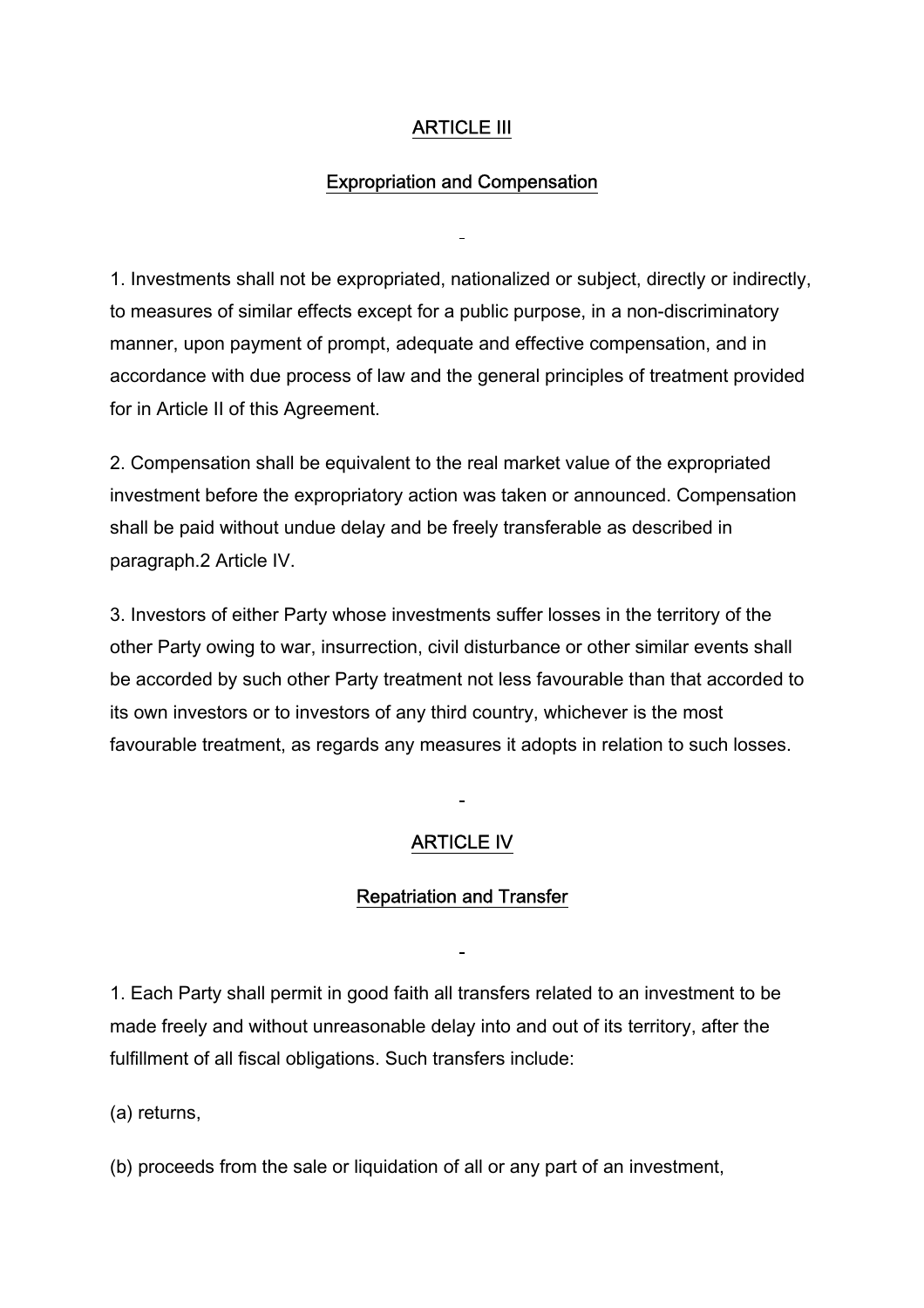(c) compensation pursuant to Article III,

(d) reimbursements and interest payments deriving from regularly contracted loans in connection with investments,

(e) payments arising from the settlement of an investment dispute,

(f) salaries, wages and other remunerations received by the nationals of one Party who have obtained in the territory of the other Party the corresponding work permits relative to an investment.

2. Transfers shall be made in the convertible currency in which the investment has been made or in any convertible currency if so agreed by the investor and at the rate of exchange in force at the date of transfer.

# ARTICLE V

#### **Subrogation**

1. If the investment of an investor of one Party is insured against non- commercial risks under a system established by law, any subrogation of the insurer which stems from the terms of the insurance agreement shall be recognized by the other Party.

2. The insurer shall not be entitled to exercise any rights other than the rights which the investor would have been entitled to exercise.

3. Disputes between a Party and an insurer shall be settled in accordance with the provisions of Article VII of this Agreement.

# ARTICLE VI

## **Derogation**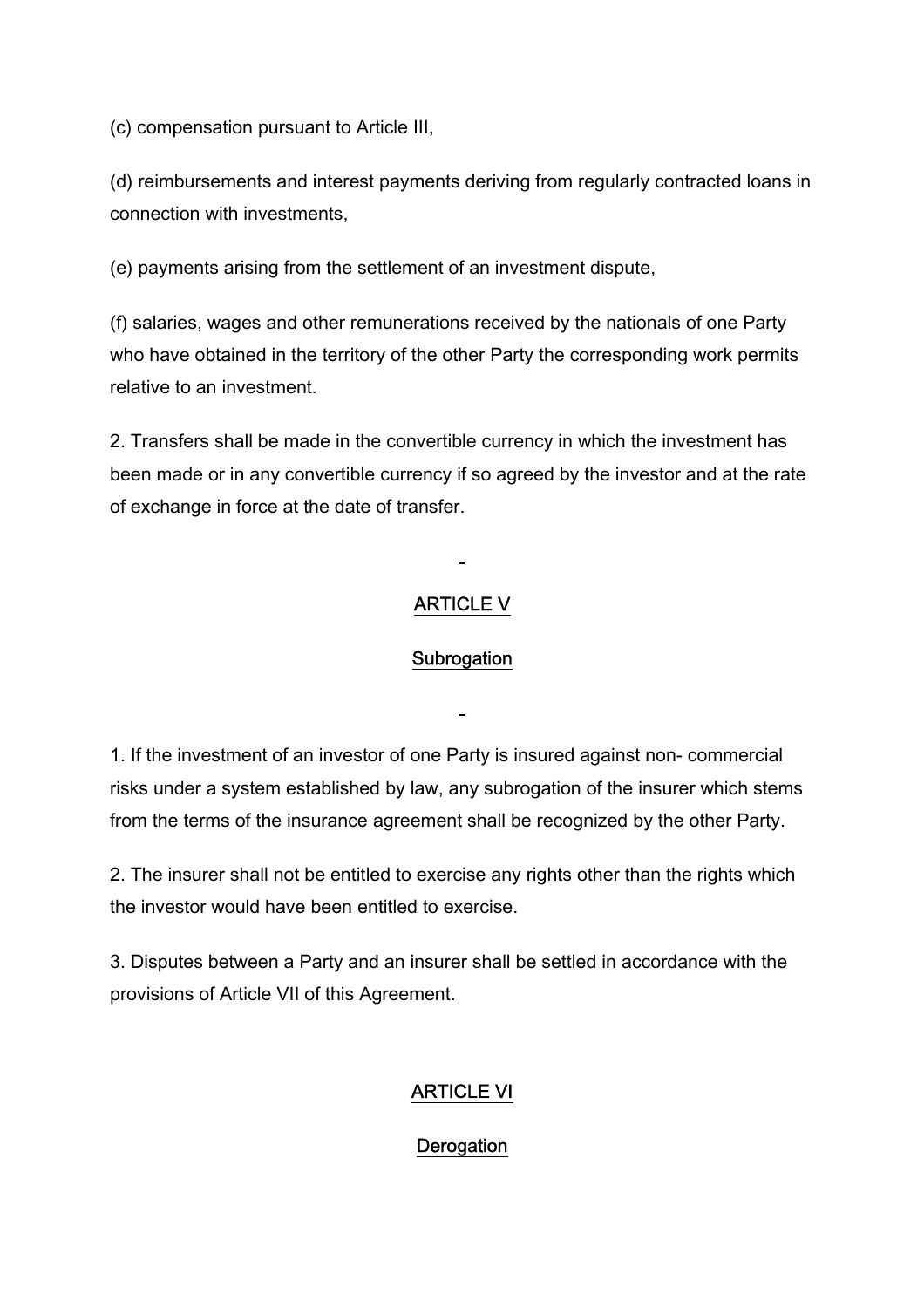This agreement shall not derogate from:

(a) laws and regulations, administrative practices or procedures or administrative or adjudicatory decisions of either Party,

(b) international legal obligations, or

(c) obligations assumed by either Party, including those contained in an investment agreement or an investment authorization,

that entitle the investments to treatment more favourable than that accorded by this Agreement in like situations.

#### ARTICLE VII

#### Settlement of Disputes Between

#### One Party and Investors Of The Other Party

1. Disputes between one of the Parties and one investor of the other Party, in connection with his investment, shall be notified in writing, including a detailed information, by the investor to the recipient Party of the investment. As far as possible, the investor and the concerned Party shall endeavour to settle these disputes by consultations and negotiations in good faith.

2. If these disputes cannot be settled in this way within six months following the date of the written notification mentioned in paragraph 1, the dispute can be submitted, as the investor may choose, to:

- (a) competent local courts , or
- (b) international arbitration,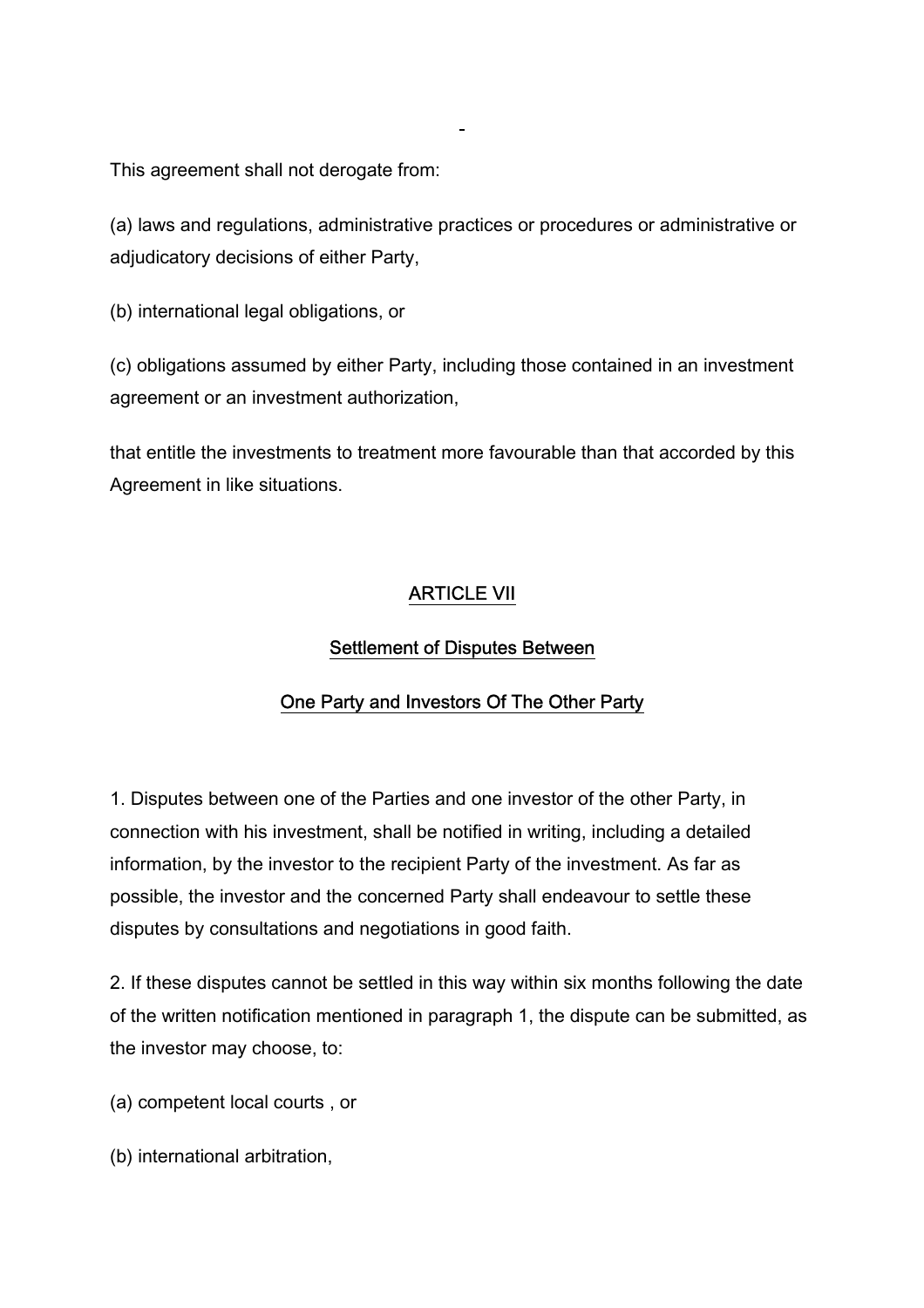the choice of either procedure remaining final.

3. Where the dispute is referred to international arbitration, the investor of the Party concerned in the dispute may agree to refer the dispute either to:

(i) the International Center for Settlement of Investment Disputes (ICSID) set up by the "Convention on Settlement of Investment Disputes Between States and Nationals of other States", in case both Parties become signatories of this Convention, or,

(ii) an ad hoc court of arbitration laid down under the Arbitration Rules of Procedure of the United Nations Commission for International Trade Law (UNCITRAL) which the parties to the dispute can modify in writing by mutual consent.

4. The arbitration awards shall be final and binding for all parties in dispute. Each Party commits itself to execute the award according to its national law.

#### ARTICLE VIII

#### Settlement of Disputes Between The Parties

1. The Parties shall seek in good faith and a spirit of cooperation a rapid and equitable solution to any dispute between them concerning the interpretation or application of this Agreement. In this regard, the Parties agree to engage in direct and meaningful negotiations to arrive at such solutions. If the Parties cannot reach an agreement within six months after the beginning of dispute between themselves through the foregoing procedure, the dispute may be submitted, upon the request of either Party, to an arbitral tribunal of three members.

2. Within two months of receipt of a request , each Party shall appoint an arbitrator. The two arbitrators shall select a third arbitrator as Chairman , who is a national of a third State. In the event either Party fails to appoint an arbitrator within the specified time, the other Party may request the President of the International Court of Justice to make the appointment.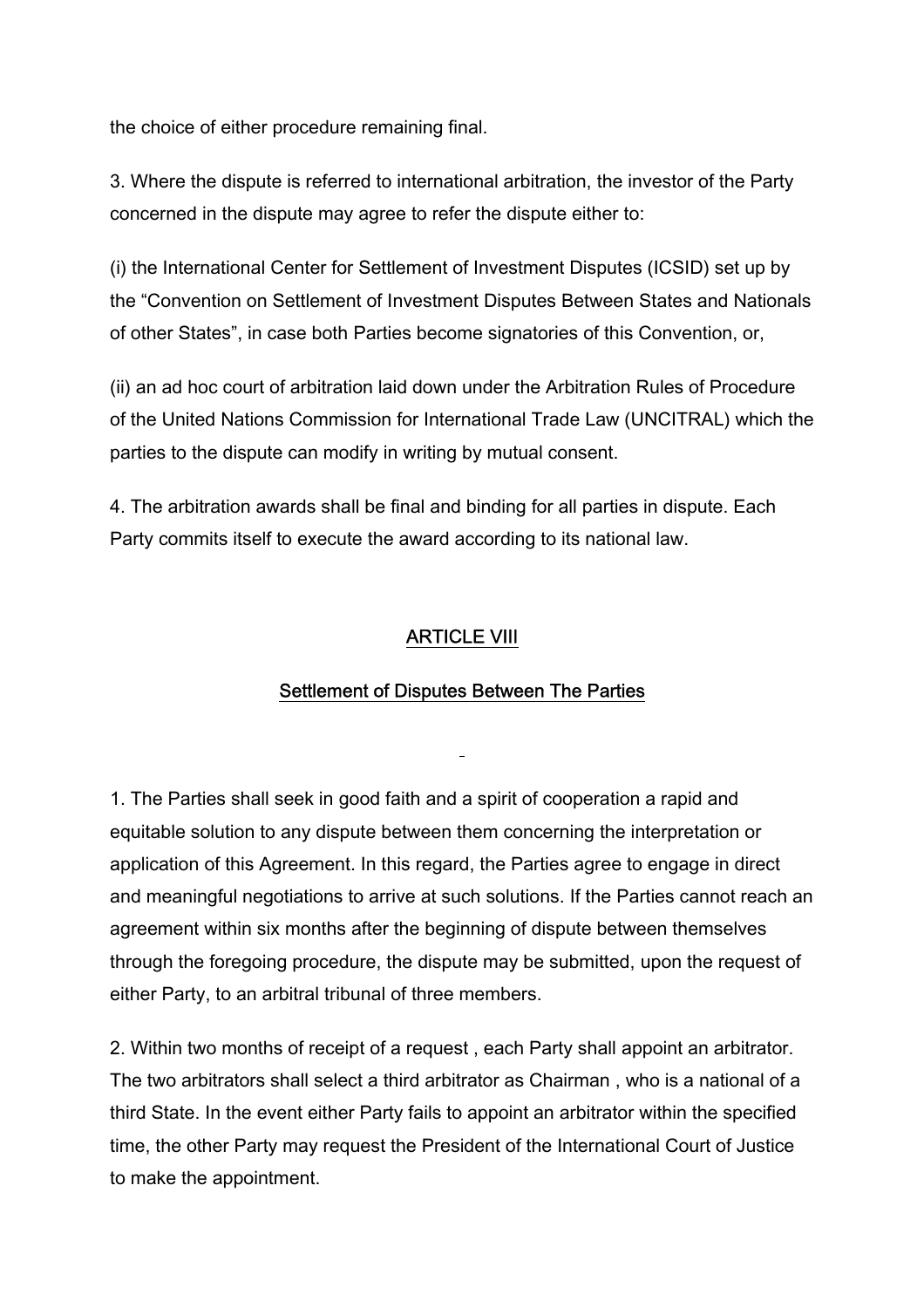3. If both arbitrators cannot reach an agreement about the choice of the Chairman within two months after their appointment, the Chairman shall be appointed upon the request of either Party by the President of the International Court of Justice.

4. If , in the cases specified under paragraphs (2) and (3) of this Article, the President of the International Court of Justice is prevented from carrying out the said function or if he is a national of either Party, the appointment shall be made by the Vice-President, and if the Vice-President is prevented from carrying out the said function or if he is a national of either Party, the appointment shall be made by the most senior member of the Court who is not a national of either Party.

5. The tribunal shall have three months from the date of the selection of the Chairman to agree upon rules of procedure consistent with the other provisions of this Agreement. In the absence of such agreement, the tribunal shall request the President of the International Court of Justice to designate rules of procedure, taking into account generally recognized rules of international arbitral procedure.

6. Unless otherwise agreed, all submissions shall be made and all hearings shall be completed within eight months of the date of selection of the third arbitrator, and the tribunal shall render its decision within two months after the date of the final submissions or the date of the closing of the hearings, whichever is later. The arbitral tribunal shall reach its decisions, which shall be final and binding, by a majority of votes.

7. Expenses incurred by the Chairman, the other arbitrators, and other costs of the proceedings shall be paid for equally by the Parties. The tribunal may, however, at its discreation, decide that a higher proportion of the costs be paid by one of the Parties.

8. A dispute shall not be submitted to an international arbitration court under the provisions of this Article, if the same dispute has been brought before another international arbitration court under the provisions of Article VII and is still before the court. This will not impair the engagement in direct and meaningful negotiations between both Parties.

## ARTICLE IX